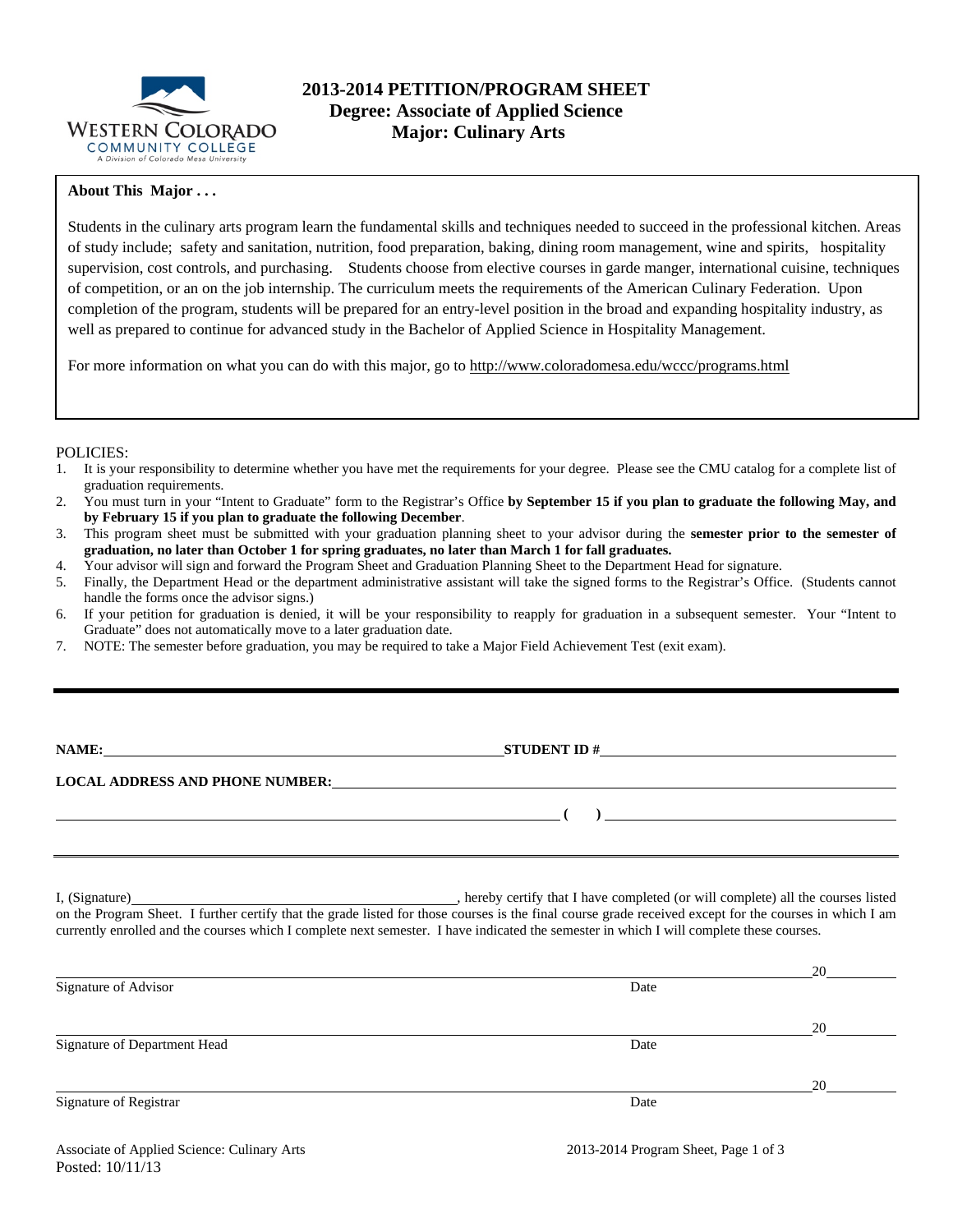**Students should work closely with a faculty advisor when selecting and scheduling courses prior to registration.** 

#### **Degree Requirements:**

- Minimum 65 semester hours total (A minimum of 16 taken at CMU in no fewer than two semesters)
- A cumulative grade point average of 2.0 or higher must be maintained for all courses taken and a "C" or better must be achieved in coursework toward major content area.
- Pre-collegiate courses (usually numbered below 100) cannot be used for graduation.
- A student must follow the CMU graduation requirements either from 1) the program sheet for the major in effect at the time the student officially declares a major; or 2) a program sheet for the major approved for a year subsequent to the year during which the student officially declares the major and is approved for the student by the department head. Because a program may have requirements specific to the degree, the student should check with the faculty advisor for additional criteria. It is the student's responsibility to be aware of, and follow, all requirements for the degree being pursued. Any exceptions or substitutions must be approved by the student's faculty advisor and Department Head.
- When filling out the program sheet a course can be used only once.
- See the "Undergraduate Graduation Requirements" in the catalog for additional graduation information.

**GENERAL EDUCATION REQUIREMENTS** (Minimum 15 semester Hours) See the current catalog for a list of courses that fulfill the requirements below. If a course is on the general education list of options and a requirement for your major, you must use it to fulfill the major requirement and make a different selection within the general education requirement.

| Course No Title                                                                                                              |   | Sem.hrs Grade Term/Trns |
|------------------------------------------------------------------------------------------------------------------------------|---|-------------------------|
| <b>Communication</b> (6 semester hours)                                                                                      |   |                         |
| ENGL 111 English Composition                                                                                                 | 3 |                         |
| <b>ENGL 112 English Composition</b>                                                                                          | 3 |                         |
| $-OR-$                                                                                                                       |   |                         |
| <b>ENGL 111 English Composition and</b>                                                                                      | 3 |                         |
| SPCH 101 Interpersonal Communication or                                                                                      | 3 |                         |
| SPCH 102 Speechmaking                                                                                                        | 3 |                         |
| <b>Mathematics:</b> (Minimum 3 semester hours)Minimum MATH 107<br>Career Mathematics or higher                               |   |                         |
|                                                                                                                              | 3 |                         |
| Social Sciences, Natural Science, Fine Arts or Humanities or<br>Selected Applied Studies Courses* (Minimum 6 semester hours) |   |                         |
|                                                                                                                              | 3 |                         |
|                                                                                                                              | 3 |                         |
|                                                                                                                              |   |                         |

### **OTHER LOWER DIVISION REQUIREMENTS**

Course No Title Sem.hrs Grade Term/Trns **Wellness** (2 semester hours)

KINE 100 Health and Wellness 1 KINA  $1$   $1$ 

#### **ASSOCIATE OF APPLIED SCIENCE: CULINARY ARTS REQUIREMENTS**

(48 semester hours)

| <b>Core Classes</b>               |                                                                   |                |                                                                                                                                                                                                                                      |
|-----------------------------------|-------------------------------------------------------------------|----------------|--------------------------------------------------------------------------------------------------------------------------------------------------------------------------------------------------------------------------------------|
| $CUAR$ 100                        | <b>Culinary Fundamentals</b>                                      | 3              |                                                                                                                                                                                                                                      |
| <b>CUAR 101</b>                   | Food Safety and Sanitation                                        | $\overline{2}$ |                                                                                                                                                                                                                                      |
| <b>CUAR 120</b>                   | Wine and Spirits                                                  | $\overline{2}$ |                                                                                                                                                                                                                                      |
| <b>CUAR 125</b>                   | Introduction to Foods                                             | 4              | <u> The Common School and The Common School and The Common School and The Common School and</u>                                                                                                                                      |
| <b>CUAR 129</b>                   | Center of the Plate                                               | 4              |                                                                                                                                                                                                                                      |
| <b>CUAR 145</b>                   | Introduction to Baking                                            | 4              |                                                                                                                                                                                                                                      |
| <b>CUAR 156</b>                   | Nutrition for the Hospitality                                     |                |                                                                                                                                                                                                                                      |
|                                   | Professional                                                      | 3              |                                                                                                                                                                                                                                      |
| CUAR 190                          | Dining Room Management                                            | 4              | <u>and the community of the community of the community of the community of the community of the community of the community of the community of the community of the community of the community of the community of the community</u> |
| <b>CUAR 233</b>                   | Advanced Line Prep & Cookery4                                     |                | <b>Contract Contract Contract</b>                                                                                                                                                                                                    |
| <b>CUAR 255</b>                   | Supervision in the Hospitality                                    |                |                                                                                                                                                                                                                                      |
|                                   | Industry                                                          | 3              |                                                                                                                                                                                                                                      |
| CUAR 261                          | <b>Cost Controls</b>                                              | 3              |                                                                                                                                                                                                                                      |
| CUAR 262                          | Purchasing for the Hospitality                                    |                |                                                                                                                                                                                                                                      |
|                                   | Industry                                                          | 3              |                                                                                                                                                                                                                                      |
| CISB 101 Business Info Technology |                                                                   | 3              | the company of the company of the company                                                                                                                                                                                            |
| <b>CUAR Electives</b>             |                                                                   | 6              |                                                                                                                                                                                                                                      |
|                                   | $\textbf{CUAR} \_\_\_\_\_\_ \_\_\_\_ \_\_ \_\_ \_\_ \_\_ \_\_ \_$ |                |                                                                                                                                                                                                                                      |
|                                   | $\text{CUAR} \_\_\_\_\_\_$                                        |                |                                                                                                                                                                                                                                      |
|                                   |                                                                   |                |                                                                                                                                                                                                                                      |
|                                   |                                                                   |                |                                                                                                                                                                                                                                      |

#### **Electives**

Choose 6 semester hours from the list below

CUAR 245 International Cuisine 3 CUAR 251 Advanced Garde Manger 3

CUAR 271 Techniques of Culinary Competition – hot food 3 CUAR 272 Techniques of Culinary Competition – cold food 3 CUAR 281 Internship (1-6)

Additional expenses – Students in Culinary Arts may be required to purchase or have cooking tools and appropriate chef's clothing. This does not include required textbooks. These costs vary with student needs and brand or quality of tools purchased.

\*Please see your advisor for requirements specific to this program.